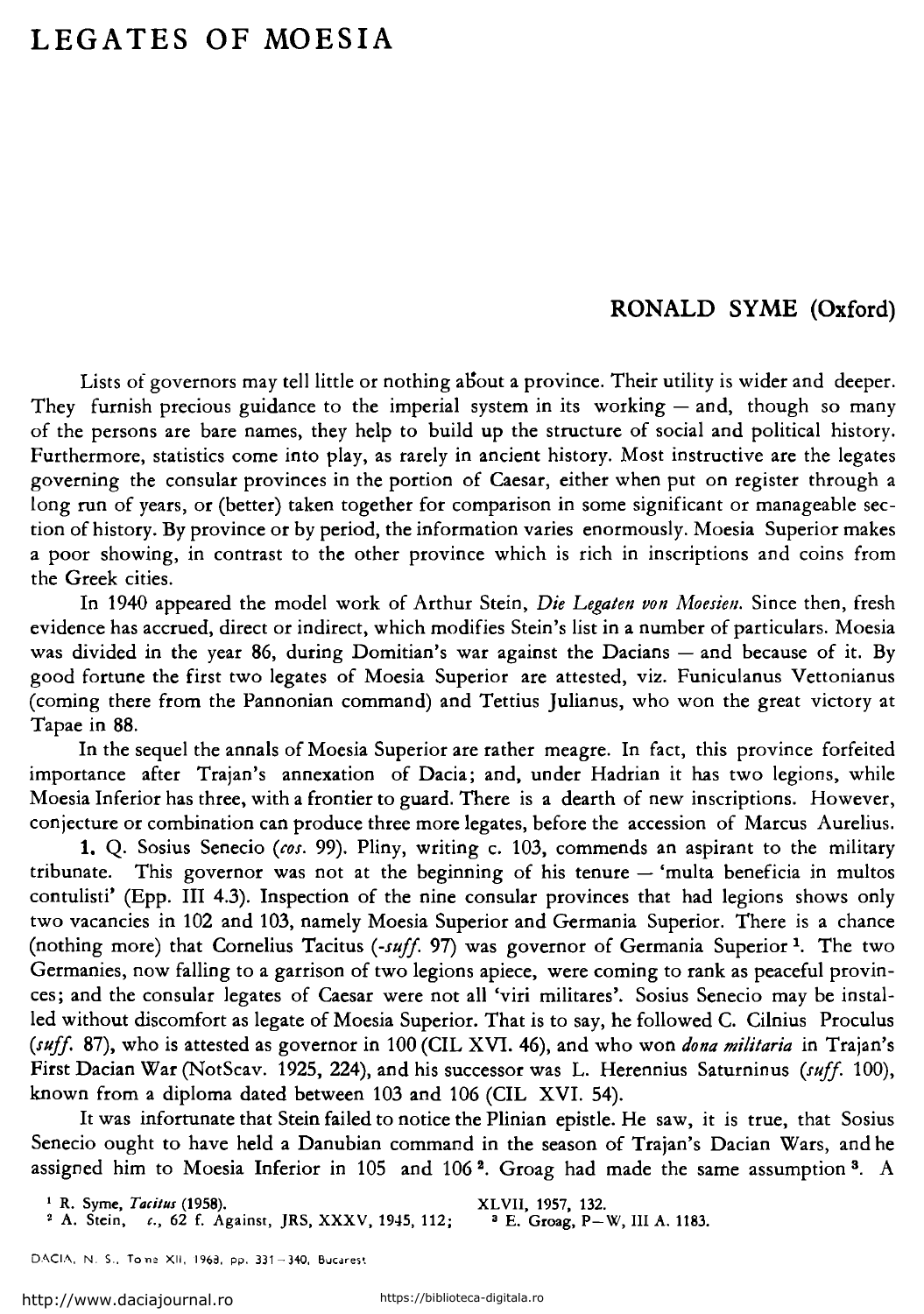different explanation avails. Senecio got a second consulship in 107, sharing the *Jasces* with Licinius Sura, now consul for the third time. That points to military laurels. Senecio was not a provincial governor, rather the commander of an independent army corps, as was also Julius Quadratus Bassus in that war (suff. 105)<sup>4</sup>. Nothing therefore precludes the notion that a few years earlier Sosius Senecio took over the command in Moesia Superior, succeeding Cilnius Proculus during or after Trajan's First Dacian War<sup>4</sup>.

2. M. Cornelius M.f.Gal. Nigrinus Curiatius Maternus. Two inscriptions from Liria in Tarraconensis attest this Spanish senator of consular rank (CIL II.6013, cf. 3783). He is designated 'leg. Aug. pro pr. provine. Moes. /provinc. Syriae'. He should helong to the first half of the Second Century. That was Groag's suggestion (PIR 2, C 407) 6• Groag duly pointed to the 'Curiatius Maternus' in the man's names, which item recalls the orator and author of tragedies high on show in the Dialogus of Cornelius Tacitus - and which crops up in the full nomenclature of C. Clodius Nummus, consul suffect in 114 (PIR<sup>2</sup>, A 83). Something might be added: the chance that the parent of the enigmatic consular legate may he discoverahle in the pair of *suffecti* 'Sex Carminio Vetere M. Co' (CIL XIV. 4725). Sex. Carminius Vetus (PIR  $2$ , C 436), attested as proconsul of Asia, prohahly for the tenure 97 /8, was consul suffect c. 83.

For the rest, the man of Liria has attracted little attention. The neglect should he redressed, even at the cost of conjecture. Two consular commands, that is something. The first stand as 'Moesia', without specifying which province. There are parallels for the omission, as on the inscription from Lepcis (IRT 537) recording the provincial posts of Q. Pomponius Rufus *(sufj.* 95). In that instance 'Moesia' was Moesia Inferior (CIL XVI, 44 f.). The *Fasti* of that province heing almost complete (see below), Cornelius Nigrinus may be assigned (in default of other evidence) to Moesia Superior. One falls back on his second post, which helps  $-$  on a negative criterion. Catilius Severus *(suff.* 11 O) vacated Syria in 119 to hold the *Jasces* in 120 for the second time. The next legate on record is Puhlicius Marcellus *(suff..120),* holding Syria when the Jewish War hegan in 132 (ILS 8826). That interval offers free space for conjecture. Let Cornelius Nigrinus therefore he put in the twenties, governor of Moesia Superior and of Syria. That is valuahle. Few legates of the consular provinces stand on attestation in this period. Hadrian's choice of consular legates in any season is likely to be variously instructive; and Cornelius Nigrinus might not have helonged to the category of 'viri militares'.

3. M. Valerius Etruscus. The gravestone of a veteran of VII Claudia at Scupi in Moesia Superior after registering his years of service, continues with the item 'BMVELEGCONSULA'<sup>6</sup>. When in the army this soldier had clearly been the *beneficiarius* of a consular legate. Compare the soldier in the Spanish legion VII Gemina, 'beneficiari /luni Omu!li consular' (ILS 2404: Nemausus).

This document, which gives the formula for the first time, is variously instructive. The consular is clearly a son of M. Iunius Homullus *(suff.* 102), and the legionary legate who is also named, T. Vitrasius Pollio, should he identified with the Vitrasius Pollio who received a rescript from Hadrian *(Dig. XXVII.1.15.17).* Hence a date c. 1337.

The letters 'MVE' need not baffle. Other examples of this extreme type of abbreviation occur<sup>8</sup>. There is advantage if it he interpreted as 'M. Valerius Etruscus', a known senator. He is attested as legate of Numidia in 151 (ILS 5351) and in 152 (CIL VIII 2543; AE 1904, 21; 1954, 151). Governors of that province normally proceed at once to a consulship, often already designate hefore they depart. Between the middle years of Trajan and the accession of Marcus (the list is complete save

<sup>&#</sup>x27; JRS, XLVII, 1957, 132; « Latornus», XXIII, 1964, 755 f. 6 Stein's remarks were rather undecided *( o.;"* III). 8 *Srpska Kraljevska Akademija,* « Spornenik», LXXI, 1931,

p. 243, n. 650.

<sup>&</sup>lt;sup>7</sup> As argued in JRS, XLIII, 1953, 159.<br><sup>8</sup> e.g. <sup>4</sup>C H M <sup>2</sup> (II S 3225: Rome): <sup>4</sup>C H

s e.g. 'C.H.M.' (ILS, 3225: Rome); 'C.H.C.' (3586: Verona); 'C. V(alerius ?) V(alerianus ?) Sanctus', a quaestor of Baetica

<sup>(</sup>CIL, XIII, 395: Tarbes in Aquitania).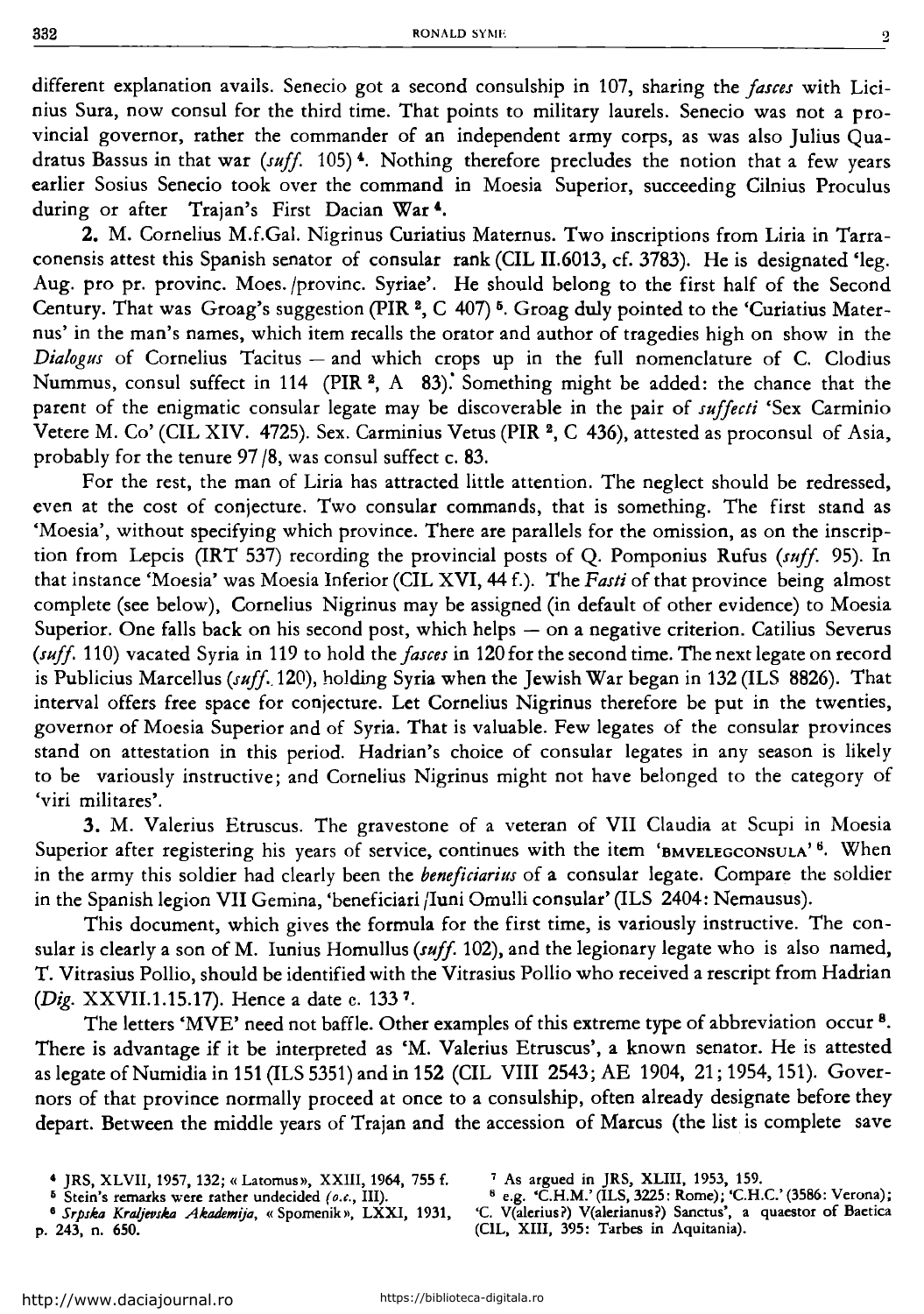for ahout faur gaps) no other legate of Numidia has failed to find admittance to the *Fasti* <sup>9</sup> . The inscriptions of Valerius Etruscus setup in 152 lack 'cos. des'. Only one place is free in that year, and none that fits his nomenclature in either 153 or 154. The next year, 155, therefore has a preference over 152. Valerius Etruscus can he fitted into a hrief tenure of Moesia Superior hefore C. Curtius Justus (suff. c.151, cf. PIR<sup>2</sup>, C 1613), who is attested in either 158 or 159 (ILS 2302).

•

For Moesia Inferior, the record to hegin with was much fuller, and many new inscriptions join the dossier. J. Fitz has recently devoted a comprehensive study to the *Fasti* of this province10 • He supplies a revised list of the governors and adds a discussion ahout the patterns of promotion. That list in its turn cannot evade scrutiny  $-$  and some revision. The present survey goes back to remarks about Fabius Justus and the other governors in the reign of Trajan  $11$ . It will be expedient to hegin earlier, with the year 92 (the first attested legate), and go down to 162, when quick changes of governors reflect the crisis in the East.

lt is a convenient tract of time. To Stein's catalogue Fitz adds three items, viz. Fahius Justus, the *Ignotus* in 109, and Bruttius Praesens. And he expels three. Sosius Senecto must go, that is certain (Fahius Justus now rules him out): two Julii Severi in 159 ans 160 should be reduced to one; and Prastina Messallinus *(cos.* 147) is denied admittance.

However, Prastina Messallinus can he vindicated; and for some other legates a different order or dating can he proposed, notahly for Ummidius Quadratus. Hence a revised !ist, provisionally: let it be hoped that fresh evidence will emerge, for or against. For brevity and convenience each item carries the minimum piece of evidence requisite to estahilish a governorship or its date (when that happens to stand precisely attested). The detail will he found in Stein, along with the supplement of the new inscriptions provided hy Fitz. At the end, summary annotation indicates the reasons for revision or precision.

## **THE LEGATES OF MOESIA INFERIOR, 92-162**

- 92 Sex. Octavius Fronto *(cos. sriff.* 86). CIL XVI. 37
- 97 (L.) Julius Marinus (? 93). CIL XVI. 41
- 99 Q. Pomponius Rufus (95). CIL XVI. 44 f.
- 100 M. Laherius Maximus (89). SEG I. 329, 1. 62
- 103 Q. Fahius Postuminus (96). CIL III. 14451
- 105 A. Caecilius Faustinus (99). CIL XV. 50
- 105 L. Fahius Justus (102). BM Pap. 2851
- 109 *lgnotus.* CIL III. 14267
- 112 P. Calpurnius Macer Caulius Rufus (103). CIL III. 777
- 116, 117 Q. Pompeius Falco (108). CIL III. 12470; 7537
- 120 (Se)rtorius (? Brocchus) (?). CIL III. 12493
	- C. Ummidius Quadratus (118) . ArchAnz, XXVI, 1911, 23c
	- C. Bruttius Praesens (? 119). AE 1950, 66, cf. IRT 545
	- Cn. Minicius Faustinus Sex. Iulius Severus (127). ILS 1056

<sup>9</sup> «Historia», XIV, 1965, 357. Fourteen legates are registered from c. 106 to 161. For the details, Bengt E. Thomasson, Die Statthalter der römischen Provinzen Nordafrikas von Augustus bis Diokletianus, II, 1960.

<sup>10</sup> J. Fitz, Die Laufbahn der Statthalter in der römischen Pro*vinz. Moesia Inferior,* Weimar, 1966. 11 JRS, XLIX, 1957, 131 ff.; XLIX, 1959, 26 ff. Cf. also

XXXV, 1945, 108 ff. (review of Stein) and the paper 'Pliny and the Dacian Wars' *(«* Latomus», XXIII, 1964, 750 ff.).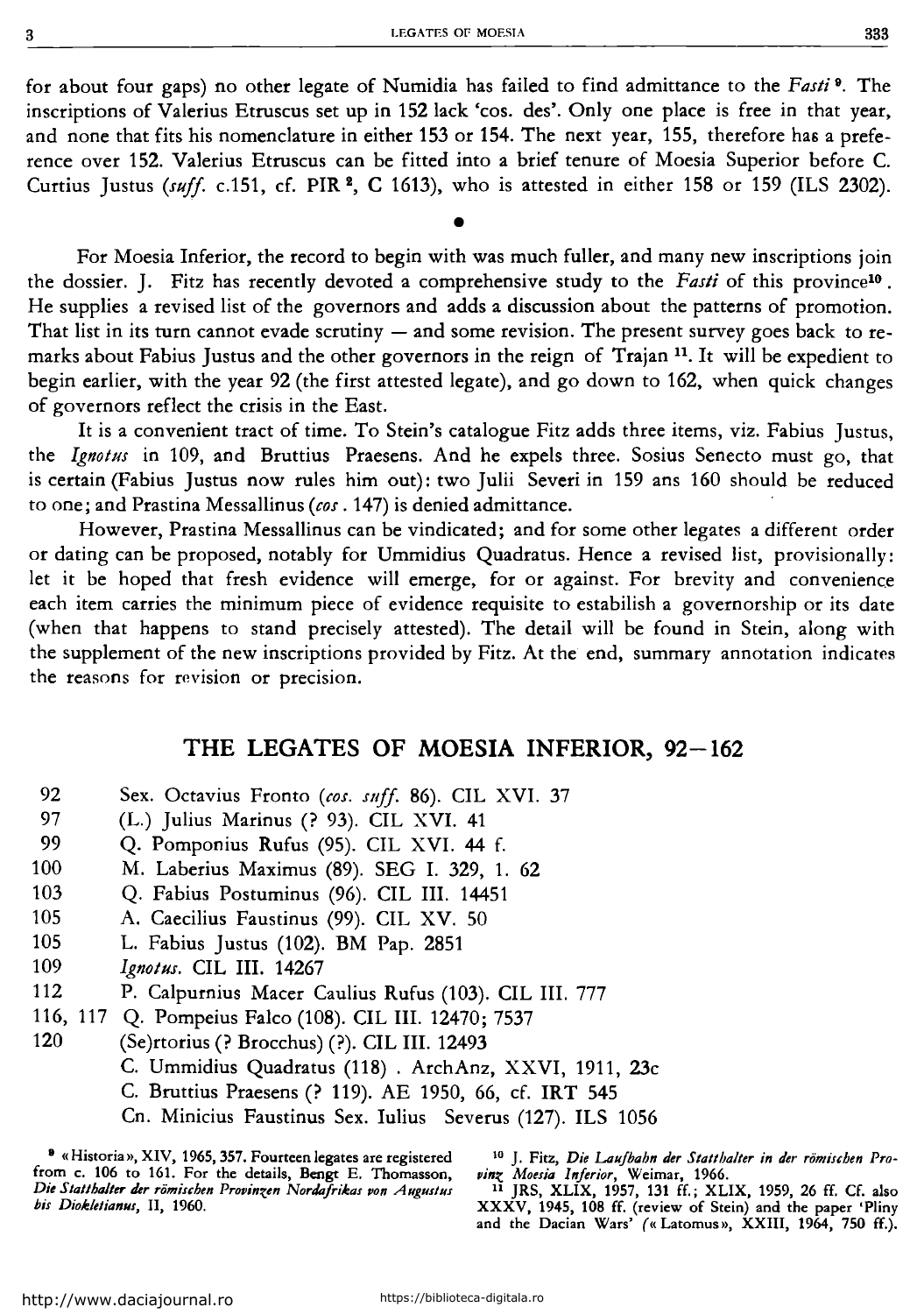| 134 | Sex. Julius Maior (? 126 or 129). CIL XVI. 78                                  |
|-----|--------------------------------------------------------------------------------|
|     | M. Antonius Hiberus (cos. 133). ILS 423, 1.15                                  |
|     | Julius Crassus (?). CIL III. 13727                                             |
|     | L. Minicius Natalis Quadronius Verus (139). ILS 1061                           |
| 145 | Ti. Claudius Saturninus (c. 136-140). AE 1916, 85                              |
|     | C. Ulpius Pacatus Prastina Messallinus (cos. 147). CIL III. 7529; AE 1959, 323 |
|     | Q. Fuficius Cornutus (147). ILS 8975; AE 1957, 266                             |
| 155 | T. Flavius Longinus Q. Marcius Turbo (c. 150). AE 1919, 12; CIL III. 7449      |
| 157 | T. Pomponius Proculus Vitrasius (? c. 155). AE 1937, 247                       |
|     | 159, 160 L. Julius Statilius Severus (155). CIL III. 12513                     |
|     | M. Iallius Bassus Fabius Valerianus (? 159). CIL III. 6169, f. 12387           |
| 162 | M. Servilius Fabianus Maximus (158). CIL III. 12514                            |

## *Annotation :*

1. L. Fabius Justus *(suff.* 102). Writing c. 106 to a man called Justus, Pliny assumes that for him and for others the summer is an exacting and anxious season  $-$  'patiar ergo aestatem inquietam vobis exercitamque transcurrere' (Epp. VII. 2). Hence the rational conjecture that Fabius Justus was at the seat of war, either governor of one of the two Moesian provinces or commanding an army corps in the Second Dacian War (JRS XLVII, 1957, 131 ff.). Not everybody has been willing to admit the inference from Pliny's language. However, a document brought confirmation. On 'Hunt's *Pridianum'* (BM Pap. 2851) is detected the name ofthe legate Fabius Justus (JRS, XLIX, 1959, 27). He may therefore be assumed governor of Moesia Inferior from 105 to 108, succeeding Caecilius Faustinus (whose name also occurs on the papyrus)<sup>12</sup>. A milestone shows Fabius in Syria in 109 (AE, 1940, 210). This experienced 'vir militaris' replaced A. Cornelius Palma *(ros.* II 109).

2. *Ignotus.* A fragmentary inscription reveals the fact that the governor in 109 had a *cognomen* ending, in the ablative, in 'e' (CIL III. 12467). Not many among the recent consuls had a cognomen of that type. Attention should go to a letter of Pliny, from which it emerges that c. 109 an equestrian officer had served in succession under Julius Ferox and Fuscus Salinator *(Epp.* x. 87.3). Hence the conjecture that either Ti. Julius Ferox *(suff.?* 99) or Cn. Pedanius Fuscus Salina tor *(suff.* c. 84) was legate of Moesia Inferior in 109 (JRS, XLIX, 1959, 29). The item has some value, there being a sad lack of information about consular governors in this part of Trajan's reign. The next legate is patently Calpurnius Macer (suff. 103), attested in 112 (CIL III. 777).

**3.** (Se) rtorius (? Brocchus). The legate on record in  $120$  (CIL III 12493: bilingual) is generally taken to be an 'Artorius' (thus PIR2, A 1180). 'Sertorius' is more plausible, and even a 'Sertorius Brocchus' (cf. remarks in « Historia », XVII, 1968, 89 f.). An inscription at Dodea in Dalmatia discloses 'Cn. Serto[rius] C.f. Brocc[hus] Aquilius Agricola Ped[an]ius [Fuscus] Salinat(or) Iulius Servia[nus]' (CIL III 13826. cf. PIR<sup>1</sup> S 395). Apart from brief remarks by Groag (P-W X. 890; XIX. 23) this *po!Jonymus* tends to be neglected. His nomenclature is portentous: Julius Servianus *(suff.* 90) was Hadrian's brother-in-law, and his daughter Julia married Cn. Pedanius Fuscus Salinator *(cos.* 118). It suggests sundry speculations about kinship and ancestry. For present purposes, however, the precise date and identity of the *po!Jonymus* is irrelevant. His first names

<sup>12</sup> The *Pridianum* itself is now dated to September of 105 LVIII, 1962, 749). by J. F. Gilliam, *Hommager a A/beri Grenier, (Coli. Lalomns,*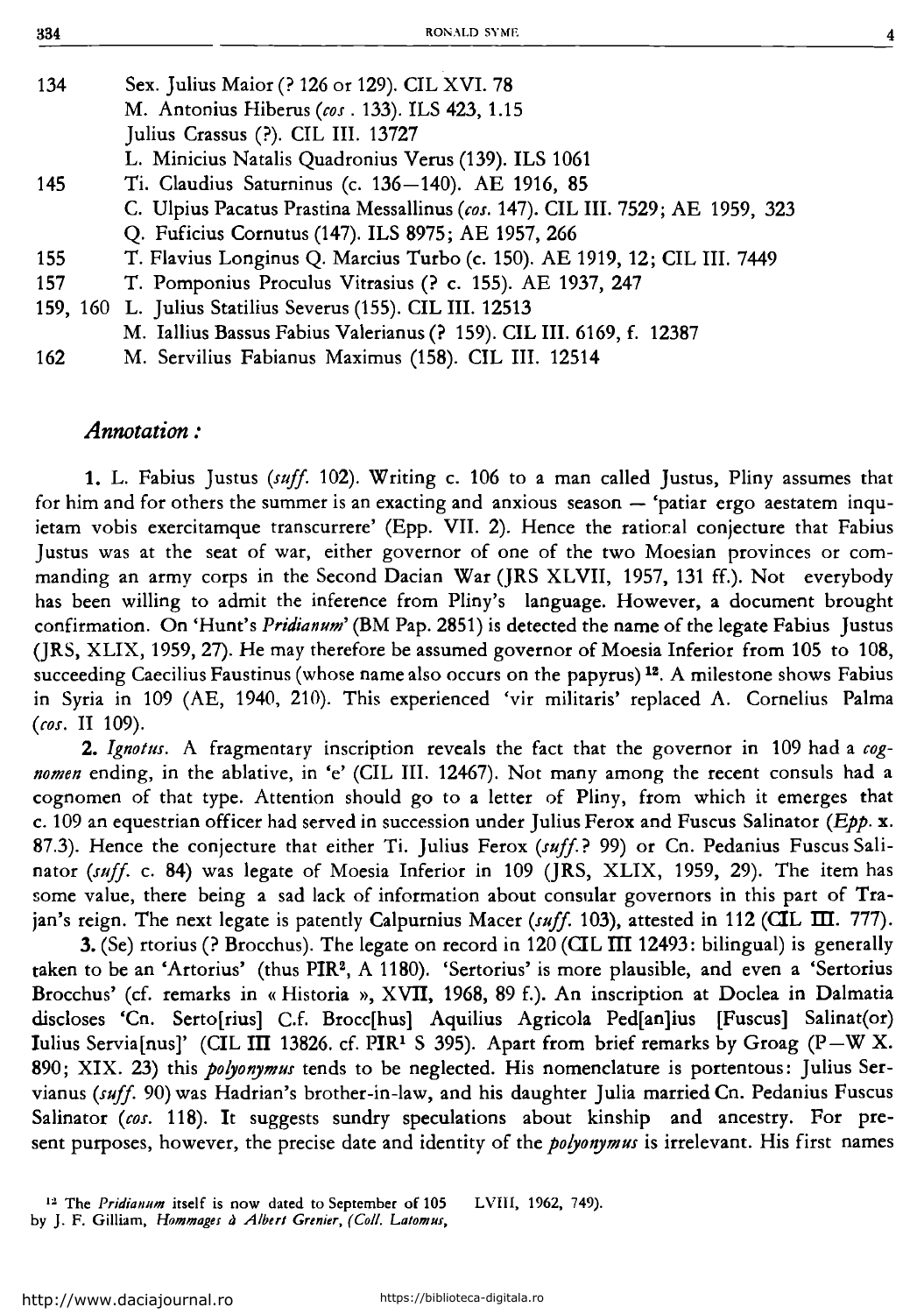justify the production of a Sertorius Brocchus, legate in 120, presumably consul suffect c. 117, Hadrian's choice of governors in the early season of his reign is a topic of some significance (cf. *Tacitus* (1958), 243).

4. C. Ummidius Quadratus (suff. 118). The *beneficiarius* of an Ummidius Quadratus set up a dedication at Charax (ArchAnz XXVI, 1911, 236). Further, an 'Umi. Quadratus' is discovered among the soldiers of a *vexillatio* of the legion XI Claudia in 155 (CIL III. 7449). The soldier, it was supposed, took the govemor's name on enlistment. The governorship was therefore dated to the reign of Antoninus Pius, not long before 155. That has been the general assumption. Thus A. Stein, *o.c.* 70; R. Hanslik, P-W, Supp. IX. 1931 f. Fitz has sought to fortify it in a long and thorough disquisition *(«Epigraphica»* XXVI, 1964, 45 ff.). He suggests 149-151 /2 for the date. Fitz puts special emphasis on the formula 'bf. Ummidi Quadrati cos.', which (he argues) only came into circulation shortly before the accession of Marcus Aurelius. The precision is implausible, and can he ruled out. Fitz missed the true date of the inscription at Nemausus mentioned above (about the year 133); the gravestone of the *beneficiarius* 'luni Omulli consular' (ILS, 2304). Nor is the argument from the legionary 'Umi. Quadratus' valid. The name may be 'Umi'; but observe in close vicinity on the same list 'Mum. Celer' and 'Mu [.] Niger'. That need not matter. ln any event, the practice of a recruit's taking the governor's name seems to have faded out well before this time; and it had never been normal for clients to assume the *cognomen* as well as the *nomen.* 

The Moesian governorship can therefore be thrown back a generation earlier and assigned to the *s1iffectus* of 118 (cf. « Historia », XVII, 1968, 89). This notable persan had taken a wife (not identifiable) c. 106 (Pliny, *Epp.* VII.24.3); and c. 137 his son married Annia Cornificia Faustina, the sister of Marcus (PIR3, A 708), whence M. Ummidius Quadratus *(cos.* 167) 13• His tenure of Moesia Inferior may be put c. 121-4, after '(Se)rtorius (? Brocchus)' and before another friend of Hadrian, viz. Bruttius Praesens.

5. C. Bruttius Praesens *(suff?* 119). Two inscriptioas reveal his *cursus* (AE 1950, 66; Mactar; IRT, 545: Lepcis, acephalous). In each, his consular provincial posts are bunched together; and in the first the precious word *'item'* survives, lingking Cappadocia to Moesia Inferior. That is decisive for the order ia time (cf. JRS XLVIII, 1968, 9; « Historia » IX, 1960, 375). Fitz concurs *(o.c.* 140). The contrary order had in fact been assumed by others <sup>14</sup>. Bruttius Praesens can he assigned without discomfort to Cappadocia from 121 to 124, then to Moesia Inferior, where he may well have stayed until the arrival of Sex. Julius Severus *(suff* 127).

6. Julius Crassus. Since nothing stands on record save his governorship in the reign of Antoninus Pius (CIL III. 13727), he can go anywhere convenient and not restricted by the tenures of other legates. Therefore early in the reign, preceding L. Minicius Natalis *(s11ff* 139), who before his province held the *cura operum publicorum*. Fitz allocates Crassus either 140-2 or 146-8 *(o.c.* 14).

7. L. Minicius Natalis *(suff* 139). An inscription fouad at Troesmis and now in the Museum at Constanța was published in the "Contemporanul" of August 30, 1968. Honour is paid to the Emperor Pius aad to Verus Caesar by the 'C(ives) R(omani)' at the *Canabae* of the legion V Macedonica, under the authority of Minicius Natalis, 'leg. Aug. pr. pr.', the dedicatioa being made by the 'leg. Aug.' Cominius Secundus. The name of Pius is followed by the indication of his third consulate, i.e. 141 : his fasta was ia 145. Therefore Minicius Natalis fits in as governor from 142 to 144 (thus Fitz, *o.c.* 15), and perhaps to 145. The next governor, Claudius Satuminus, is attached ia 145 by the milestone at Sexagiata Prista (AE 1916, 65).

<sup>13</sup> Fitz by aberration argues that M. Ummidius Quadratus (cos. 167) married Cornificia (o.c. 14). For the vexatious problem of her husband's consulship sec « Historia», XVII, 1968, 98 f.

14 G. Ch. Picard, « Revue africaine», XCIV, 1950, 41; and with H. G. Pflaum, « Karthago », II, 1951, 97.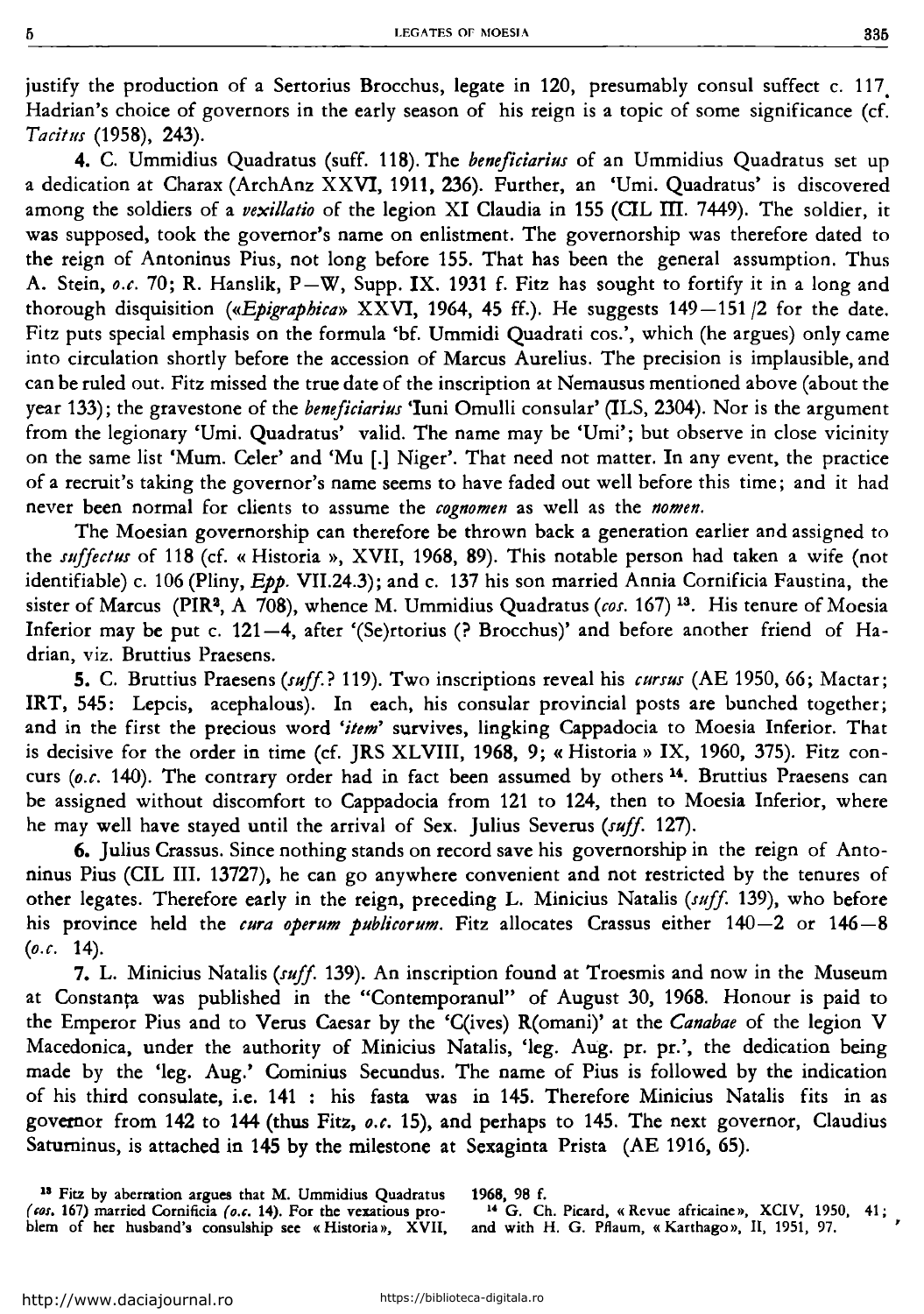The name of the legate commanding V Macedonica, Cominius Secundus, is a welcome occasion to knowledge. He was soon after govemor of Pannonia Inferior, on attestation in 148 and in 150 (CIL XVI. 179 f.; 99).

8. C. Ulpius Pacatus Prastina Messallinus *(cos.* 147). Prohlems of nomenclature and identity arise. In documents registering his consulship he is either 'C. Prastina Messallinus' or 'C. Prastina Pacatus' (cf. PIR1, P 686 and the *Fasti Ostienses).* ln Numidia, which he governed from 143 to 146, he is styled 'C. Prastina Messallinus' (CIL VIII.2536; 17723; AE 1902, 146). Likewise on the inscription locating him in Moesia Inferior (CIL III, 7529). A new document discovered at Oescus now gives him 'C. Ulp. [Pacatus /P]rastina Mess[allinus]' (AE 1959, 343). That need not disturh. On the contrary, since his possession of two *cognomina* implied another *gentilicium*  apart from 'Prastina'.

The *cognomen* 'Pacatus' is not common among senators at any time. It may occur in the nomenclature of a polyonymous proconsul of Africa under Hadrian, ']catus P. Valerius Priscus' (CIL VIII.98), on whom see REA, LXVII, 1965, 348). A legate of Lugdunensis called Pacatus received a rescript from Pius *(Coli. leg. Mos. el Rom.* XV 2.4.). There is also in support a local decree 'ex auctoritate viri clarissimi [C. Prastinae P] acati leg. Aug.' (CIL, XIII. 3202= ILS 5594). Hence the unchallenged persuasion that this legate is one person with the consul of  $147^{15}$ . Two ohjections arise. First, governing Numidia hefore his consulship, he would not have previously held another praetorian service. Second, though a consular with the function 'ad consus accipiendos' is admissihle, Lugdunensis seems already to have adequate provision. Ahout 146 M. Aemilius Carus *(suff.* 143 or 144) held the post (ILS 1071); and C. Popillius Carus Pedo *(suff.* 147) had it at a much later stage in his career, at the heginning of the reign of Marcus, as an Ephesian inscription shows (AE 1924, 70), just before his proconsulate of Asia which should fall in  $162/3$ (cf. REA, LXI (1959) 319). Fourteen years is a suitahle interval from one provincial census to another.

That is not all. Inspection of CIL XIII, 3202, which consists of two fragments, indicates that the supplement '[C. Prastinae P]acati' introduced in 1.3 is too long by four or five letters. It would he preferahle to read '[C.Ulpi P]acati'. Nothing therefore suhsists to commend Prastina Pacatus Messallinus as a governor of Lugdunensis, whether consular or praetorian. That governor is a different Pacatus.

So far the *consul ordinarius* of 147. It was expedient to examine nomenclature and career, since Fitz *(o.c.16)* denies him the governorship of Moesia Inferior. He prefers to assign the documents to the Prast(ina) Messallinus attested hy coins of Marcianopolis as governor c. 245 (Stein,  $\rho.c.$  102). The conclusion was premature. There is space for the consul of 147 if he be put c. 148-151, after Ti. Claudius Saturninus (attested in 145), and before Q. Fuficius Cornutus *(suff.* 147).

9. T. Flavius Longinus Q. Marcius Turbo *(suff.* c. 150). Stein put his consulate c. 145 *(o.c.11* and PIR2 F 305). That is much too early, cf. JRS LII, 1962, 95). This man was quaestor of L. Aelius Caesar (IGR I, 622): that is, in 137. He is doubly attested for the year 155 in Moesia Inferior (CIL III, 7449; AE 1919, 12). His tenure may he taken to run from 153 or 154 to 156, after Fuficius Cornutus.

10. T. Pomponius Proculus Vitrasius Pollio *(suff.* ? c. 155, *cos.* II 176). The son, it may he assumed, of the Vitrasius Pollio who was legate of the Spanish legion VII Gemina c. 133 (ILS 2404), governor of Lugdunensis *(Dig.* XXVIl.1.15.17), acceding presumahly to the consulship (JRS, XLIII (1953), 157). He married Annia Fundania Faustina, a cousin of Marcus (PIR9,

16 W. Hiittl, *Antoninus Pius,* li, 1933, 104 f.; R. Hanslik, P-W, XXII, 1720. The latter article is defective.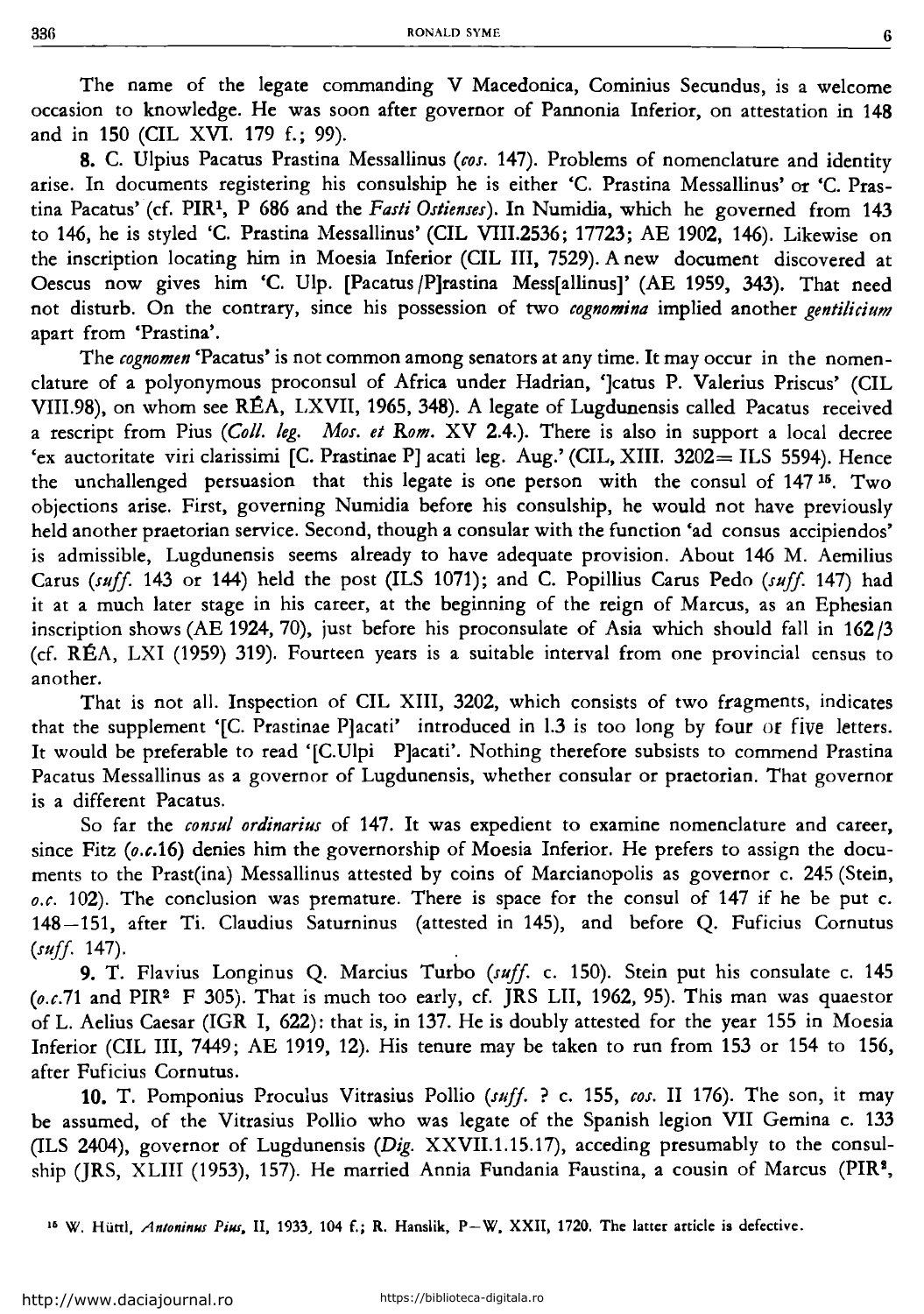A 713). His first consulship may fall as late as 155; various factors rule aut 153 and 154. As governor of Moesia Inferior he stands as precise attestation in 157 (AE 1937, 247). That document failed to gain entry to  $P-W$  XXI, 2344 ff., an article otherwise defective and erroneous.

**11.** L. Julius Statilius Severus *(suff* 155). Stein registered two legates, viz. Statilius Julius Severus in 159 and L. Julius Statilius Severus in 160 *(o.c.* 75 f.). Objection was raised by H. Nesselhauf (« Athenaeum », XXXVI, 1958, 227). Fitz (who missed Nesselhauf's contribution) offers a full discussion of the problem and likewise amalgamates the two *(o.c. 1T* ff.).

12. M. lallius Bassus Fabius Valerianus *(suff?* 159). Stein put him in 163 and 164 *(o.c.77* f.), as successor to M. Servilius Fabianus Maximus *(suff* 158). Fitz concurs, without comment *(o.c.*  48). The reverse order is to he preferred. Attention should have been given to the arguments of W. Zwikker, *Studien zur Markussaule,* I, 1941, 77 ff. This governor and Martius Veros, the commander of V Macedonica, are named together in an inscription honouring the emperors Marcus and Verus (CIL IIl.6169: Troesmis). Martius Verus won signal fame in the eastern wars  $(PIR<sup>1</sup>, M<sup>261</sup>; and Iallius Bassus is on record as a 'comes' in the 'Parthica expeditio' (CIL XII,$ 2718 . f.). Moesia Inferior would he the first of the Danubian provinces to respond to a crisis in the eastern lands. Both the consular governor and the legionary legate may have been under order to depart, at no long interval. The name of Iallius Bassus stands on a dedication made when he was *curator operum pub/icorum* at Rome, in December of 161 (CIL VI, III, 9 b.). His tenure of the province perhaps embraced only a few months in the spring of 162.

**13.** M. Servilius Fabianus Maximus *(suff.* 158). He is attested for the year 162 (CIL III, 12514). Further, under his governorship soldiers of XI Claudia were dismissed, who entered service in 136, 137, 138 and 139 (AE 1925, 109; Durostorum). Stein put that action at the accession of Marcus, in March of 161 (o.c. 76). Surely too early. And he assigns Servilius to 161-3, with Moesia Superior as his next province *(o.c.* 45 f.). That is peculiar and perverse. The inscription recording the *cursus* of Servilius has 'leg. Augustorum pro praetore provinciarum Mysiae superioris item inferioris' (ILS 1080). That certifies the order in time. Compare, as noted above, Cappadocia and Moesia Inferior an the inscription of Bruttius Praesens (AE 1950, 66).

Servllius therefore left Moesia Superior before the end of 162 to take the place of lallius Bassus in the other province (and he may have remained there for three or four years). Moesia Superior had had a rapid change of governors. C. Curtius Justus *(suff.* ? c. 151) was there in 158 or 159 (ILS 2302). In 160 M. Pontius Sabinus *(suff.* 153) is attested (CIL XVI. III), and not heard of in the sequel. M. Statius Priscus *(cos.* 159) had a brief tenure after his curatorship of the Tiber: he governed Moesia Superior under the two Augusti, but was transferred thence to Britain and from Britain to Cappadocia (ILS 1092). His successor was Servilius Fabianus, who departed for Moesia Inferior before the end of 162 (cf. above).

*Epilogue.* The catalogue carries twenty six names and one *Ignotus.* Sundry questions arise, for summary comment.

•

First, how close to completion is the list? One legate must be added between Octavius Fronto in 92 and Julius Marinus, who is attested on a military diploma dated to January, 97 (CIL XVI, 41). lt is a reasonable conjecture that a Moesian command was held towards the end of Domitian's reign by Ser. Julius Servianus *(suff* 90), or by M. Ulpius Traianus *(cos.* 90): by either, and perhaps by both 16• The military service of P. Aelius Hadrianus (questor in 101) is a clue (HA,

18 JRS, XXXV, 1945, 115; LIV, 1964, 143; *Taâtus,* 1958, Vestnik», XIX, 1968, forthcoming. 34. On the question of a province for Trajan, cf. « Arheološki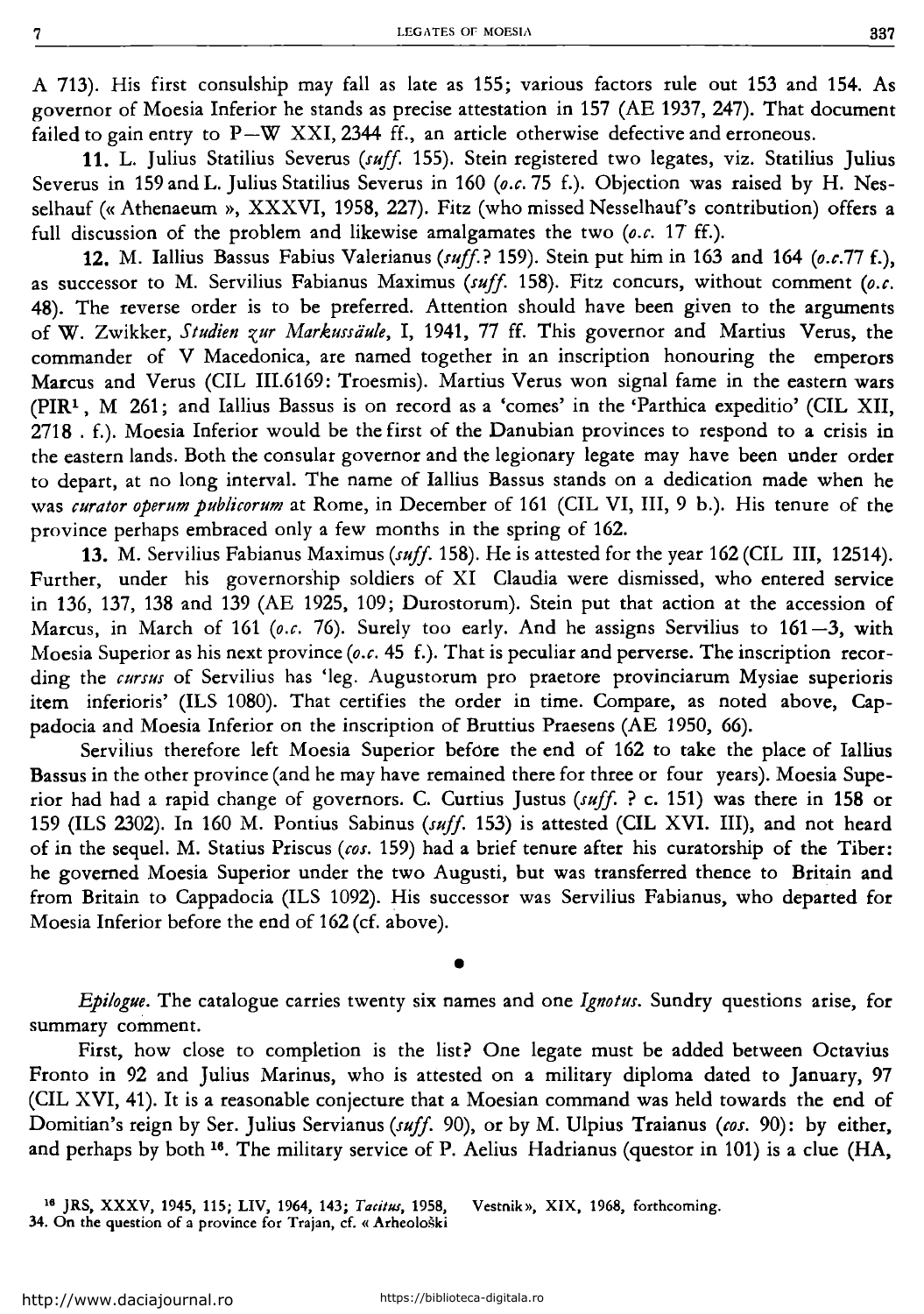*Hadr.* 2.2f. cf. ILS, 308). After heing *laticlavius* of the legion II Adiutrix (presumahly in Moesia Superior), he passes to V Macedonica in Moesia Inferior, 'extremis iam Domitiani temporihus'. That indication must suffice for this place.

Furthermore, there might well he a gap hetween Calpurnius Macer (attested în 112) and Pompeius Falco (în 116). Macer succeeds *Ignotus,* who replaced Fahius Justus în 108. For parallel to Falco *(suff* 108) stands L. Minicius Natalis *(suff* 106), likewise first on record în 116, for Pannonia Superior (CIL XVI.64). For each the first command since the consulate. The interval îs a noteworthy fact. Each might have taken up his post in 115, it îs true. The inception of Natalis' tenure is relevant to the early career of his son, which, as with that of Hadrian, provokes speculation. Quaestor în 121, he had served in three legions în succession (ILS, 1061, cf. 1029). Namely I Adiutrix (in Dacia, one assumes), XI Claudia (in Moesia Inferior), XIV Gemina (in Pannonia Superior).

Again there is the chance to he admitted of another governor in the middle twenties after Bruttius Praesens. But prohahly not in the middle thirties. M. Antonius Hiherus *(cos.* 133) may have acceded rapidly to his command. Compare his consular colleague P. Mummius Sisenna, governor of Britain hy April of 134 (CIL XVI, 82).

Second, duration of tenure. Close on thirty legates occupy the seventy years under review. The total may surprise. Various factors come into reckoning, such as the rapid turnover entailed hy Trajan's accession and his Dacian Wars; and hy the changes ensuing (in hoth Moesian commands) soon after the accession of Marcus. And, two minor points. Octavius Fronto in 92 was prohahly clase to the end of his tenure, whereas Servilius Fahianus hegan his precisely in 162. Nor should decease in office he left out. Though Moesia Inferior was not as insalubrious as Syria (or its governors so tlderly), the space of seventy years may have witnessed one or two deaths from disease or pestilence.

No impediment therefore to a normal tenure of three years at least. A passage in the *Historia Augusta* alleges that Antoninus Pius kept 'good governors' in office for seven or nine years (Pius 5.3). The notion has found wide acceptance. It is pernicious and fallacious. The practice would wreck the system  $-$  and annoy legitimate aspirations  $17$ . And, if need be, the facts refute. The records of certain praetorian provinces in the period happen to be almost complete <sup>18</sup>. And, along with Moesia Inferior (though none so full), the other consular provinces in the reign of Pius will suitably be adduced <sup>19</sup>.

Third, social quality. So far as known, only two helong to the neopatriciate, viz. Ummidius Quadratus and Vitrasius Pollio. They and two others have consular parentage (hlood or adoption), viz. Julius Severus and a younger Minicius Natalis. There are two *ordinarii* on the list, viz. Antonius Hiherus and Prastina Messallinus. Another indication is the proconsulate of Asia or Africa, where hirth has a preference. When the record is nearly complete, as for Asia 103 /4 to 137 /8, it is instructive 20• For more reasons than one, the consular legates tend to he sparsely on show. Of the twenty six named legates of Moesia Inferior eight or nine held these proconsulates <sup>21</sup>. Finally, local or regional origin. Six are Italian for certain. Evidence, or more often the type of nomenclature, suggests that ahout two thirds of the total came from the provinces.

Fourth, careers and promotion. To know a man's previous occupation îs vital. A system had been huilt up. One of the notahle features is the career which takes the future legate in a clear run

1966, 43 ff.<br><sup>20</sup> RÉA, LXVII, 1965, 351.

<sup>21</sup> An African proconsulate for Ummidius Quadratus (suff. 118), can be conjectured and assigned to  $133/4$ , cf. « Historia», XVII, 1968, 91 f.

<sup>&</sup>lt;sup>17</sup> cf. remarks in JRS, XLIII, 1958, 149; « Historia», XIV, 1965, 345 f., etc. 1965, 345 f., etc.<br><sup>18</sup> For Pannonia Inferior (Numidia and Dacia being also

adduced), « Historia», XIV, 1965, 355 ff.

<sup>18</sup> A. R. Birley, *Coroi/a Memoriae Erich Swoboda Dedicata,*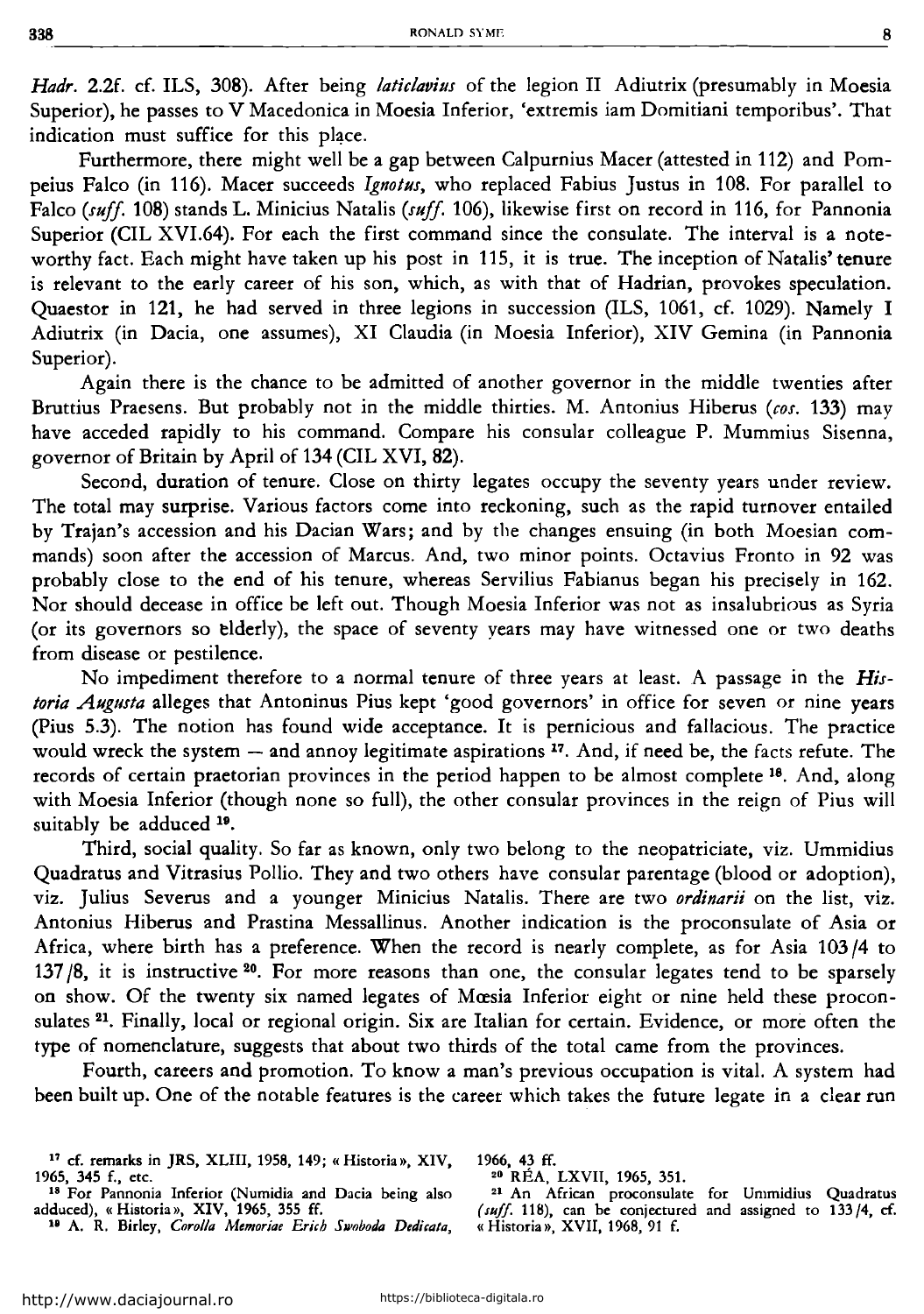to the consulate, with no or few posts after the praetorship except the legionary command and the praetorian province 22• Under Hadrian and Pius there were twelve such provinces, in the first place Numidia, Dacia, Arabia, Pannonia Inferior, where the governorship is combined with command of a legion. Again, it is of interest to notice legates of Moesia who hold other consular commands, before or after. These matters and other, however, would demand a long disquisition <sup>23</sup>.

•

The twenty six names inspire salutary reflection on the hazards of documentation and survival. Outside the pages of Pliny only five have entry in any written source. Laberius Maximus won signal glory in the First Dacian War (Dio LXVIII 8.3.) and a second consulate, eponymous, in 103; when Trajan died he is discovered in exile on an island (HA, *Hadr.* 5.5.) The dedication of the *Dialogus* commemorates Fabius Justus, one of the few certified friend of Tacitus. Pompeius Falco, living in retirement and occupied with arboriculture, received a visit from Pius and young Marcus in 140 or 141 (Fronto, p. 35  $N =$  Haines, II 141). Ummidius Quadratus is named among friends with whom Hadrian quarrelled before the end (HA, *H1dr.* 15.7). As for Bruttius Praesens, there is his exploit in Armenia when legionary legate (Arrian, *Parthica,* fr. 85 Roos); and he may be identical (nothing forbids) with the historian Bruttius whom Christian writers cite as testifying to the persecution at the end of Domitian's reign (PIR  $2$ , B 159).

Laberius Maximus was referred to in a dispatch of Pliny to Trajan ( $Epp$ . X. 74.1). Further, Calpurnius Macer *(suff.* 103) comes into the ·Bithynian context, being governor of Moesia Inferior at the time of Pliny's mission (X. 42; 61,5; 62; 77). Macer had received personal letters from Pliny, previously, and so had all of the five named above, except Laberius Maximus 24. Hence useful evidence for the circle of his friends. Also for the dearth of other written sources. Even such persons of note and consequence as Minicius Natalis *(suff.* 106) or Julius Severus *(suff.* 127), a great general, owe their existence to epigraphical evidence; and no author names Vitrasius Pollio, who married a cousin of Marcus. Only the inscriptions reveal twenty one legates of Moesia Inferior from 92 to 162; and inscriptions are essential for understanding most of the other five. What Pliny says about Pompeius Falco and Bruttius Praesens comes to very little when set against the full and splendid record of their careers.

The four letters to Falco (I. 23; IV, 27; VII, 22; IX, 15) fail to carry adequate information about his personality and habits, origin and kinship. Only inscriptions show him the son-inlaw of Sosius Senecio *(cos.* II 107), who had himself married the daughter of the great Julius Frontinus (cf. ILS, 1037; 1105); and further, legate of Moesia Inferior and of Britain, proconsul of Asia (1035 f.).

Praesens got only one letter, written c. 107 (VII. 3). But, by paradox, highly instructive. For origin, 'ipse cuim (inquis) Lucanus, uxor Campana'. Moreover, Pliny gently rebukes his neglect of public life. The language deserves attention. Pliny emphasizes friendships not exclusively in high society, pleasure and the pursuit of ease -- 'amicitiae tam superiores quam inferiores'; 'voluptates istae'; 'iucundissimum genus vitae'. It would not he excessive to claim Bruttius Praesens for an Epicurean. Recent discoveries at Mactar (AE 1950, 66) and at Lepcis (IRT 545; acephalous) confirm a period of retreat. The long *cursus* from the military tribunate in 89 to the proconsulate of Africa (? 134 /5) indicates retardation somewhere in the middle years, well before the legionary command of 114. Even without Pliny it called for explanation; and there may he reasons not in Pliny.

<sup>22</sup> JRS, XLVIII, 1958, 1 ff.; « Historia», XIV, 1965, 342 ff. <sup>23</sup> Fitz produces elaborate patterns (*o.c.*, 55 f.) which some may find too schematic.

<sup>24</sup> viz. Calpurnius Macer (V. 18 and probably VI. 24);

Fabius Justus (I, II; VII, 2); Pompeius Falco (I, 23; IV, 27; VII, 22; IX, 15); Ummidius Quadratus (VI. 29; VII, 24; IX, 13); Bruttius Praesens (VII, 3).